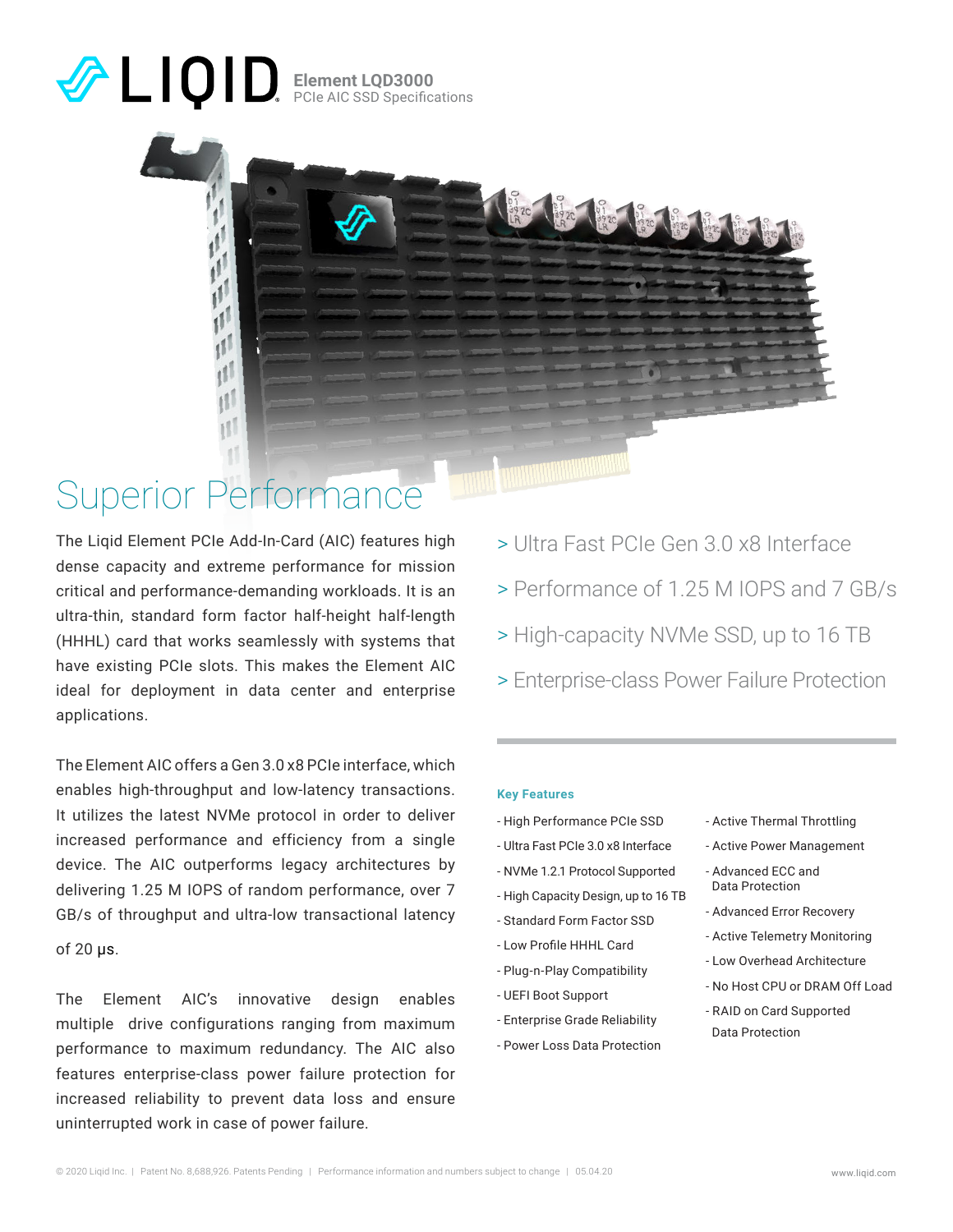### **Element LQD3000** PCIe AIC SSD Specifications

#### **Specification Model: Element LQD3000 PCIe AIC SSD**

| <b>Raw Capacity</b>           | Up to 16 TB                                 |
|-------------------------------|---------------------------------------------|
| <b>NAND Type</b>              | TLC 3D NAND                                 |
| Read Bandwidth (GB/s)         | ~27.0                                       |
| <b>Write Bandwidth (GB/s)</b> | ~10.3                                       |
| Ran. Read IOPS (4k)           | ~1,250,000                                  |
| Ran. Write IOPS (4k)          | ~100,000                                    |
| Ran. Write IOPS (4k) (SS)     | ~275,000                                    |
| <b>Read Access Latency</b>    | $~80~\mu s$                                 |
| <b>Write Access Latency</b>   | $\sim$ 20 µs                                |
| Protocol                      | NVMe 1.2.1                                  |
| <b>Bus Interface</b>          | PCI Express 3.0 x8                          |
| <b>Endurance</b>              | Up to 30.76 PBW*                            |
| <b>Security</b>               | 256 Bits AES Data Encryption                |
| Weight                        | $6-10$ oz                                   |
| Warranty                      | 3 years, or maximum endurance used          |
| Form Factor                   | Standard Form Factor HHHL Card              |
| Temperature                   | Op: 0 to 55 deg C                           |
|                               | Non-Op: -40 to 75 deg C                     |
| Power                         | Active: ~25 W Typical                       |
|                               | Input: 12 V Only (optional aux power cable) |
| Air Flow                      | <b>Min 400 LFM</b>                          |
| Humidity                      | 5% to 95% (non-condensing)                  |
| Altitude                      | 0 ft to 10,000 ft                           |
| <b>Operating Environments</b> | Windows, Windows Server 2012, 2012 R2       |
|                               | RHEL; SLES; CentOS, Solaris, SUSE, VMware   |
| <b>Agency &amp; Safety</b>    | UL, CB, CE, CCS, KCC, HF, BSMI, VCCI,       |

### **Data Center Selection**

L3000-001T92-030 1.92TB, NVMe PCIe Gen 3.0 x8 HHHL AIC SSD L3000-003T84-030 3.84TB, NVMe PCIe Gen 3.0 x8 HHHL AIC SSD L3000-007T68-030 7.68TB, NVMe PCIe Gen 3.0 x8 HHHL AIC SSD L3000-015T36-030 15.36TB, NVMe PCIe Gen 3.0 x8 HHHL AIC SSD

### **Enterprise Selection**

L3000-001T60-030 1.60TB, NVMe PCIe Gen 3.0 x8 HHHL AIC SSD

L3000-003T20-030 3.20TB, NVMe PCIe Gen 3.0 x8 HHHL AIC SSD L3000-006T40-030

6.40TB, NVMe PCIe Gen 3.0 x8 HHHL AIC SSD

L3000-012T80-030 12.80TB, NVMe PCIe Gen 3.0 x8 HHHL AIC SSD

FCC Class B and CISPR Class B, JEDEC \*PBW table per capacity/configuration available upon request

# About Liqid

A leader in composable infrastructure, Liqid enables users to configure and manage physical, bare-metal server systems in seconds. Storage, compute, networking and graphics processing devices are interconnected over PCI-Express fabric to deliver dynamically configurable bare-metal servers perfectly sized with the exact physical resources required by the application being deployed.

Please contact your sales rep for more information and to determine which configuration is best for use. Specification subject to change without notice.

### **Contact Information**

Liqid, Inc. 329 Interlocken Pkwy., Ste 200 Broomfield, CO 80021 office: +1 303.500.1551 email: sales@liqid.com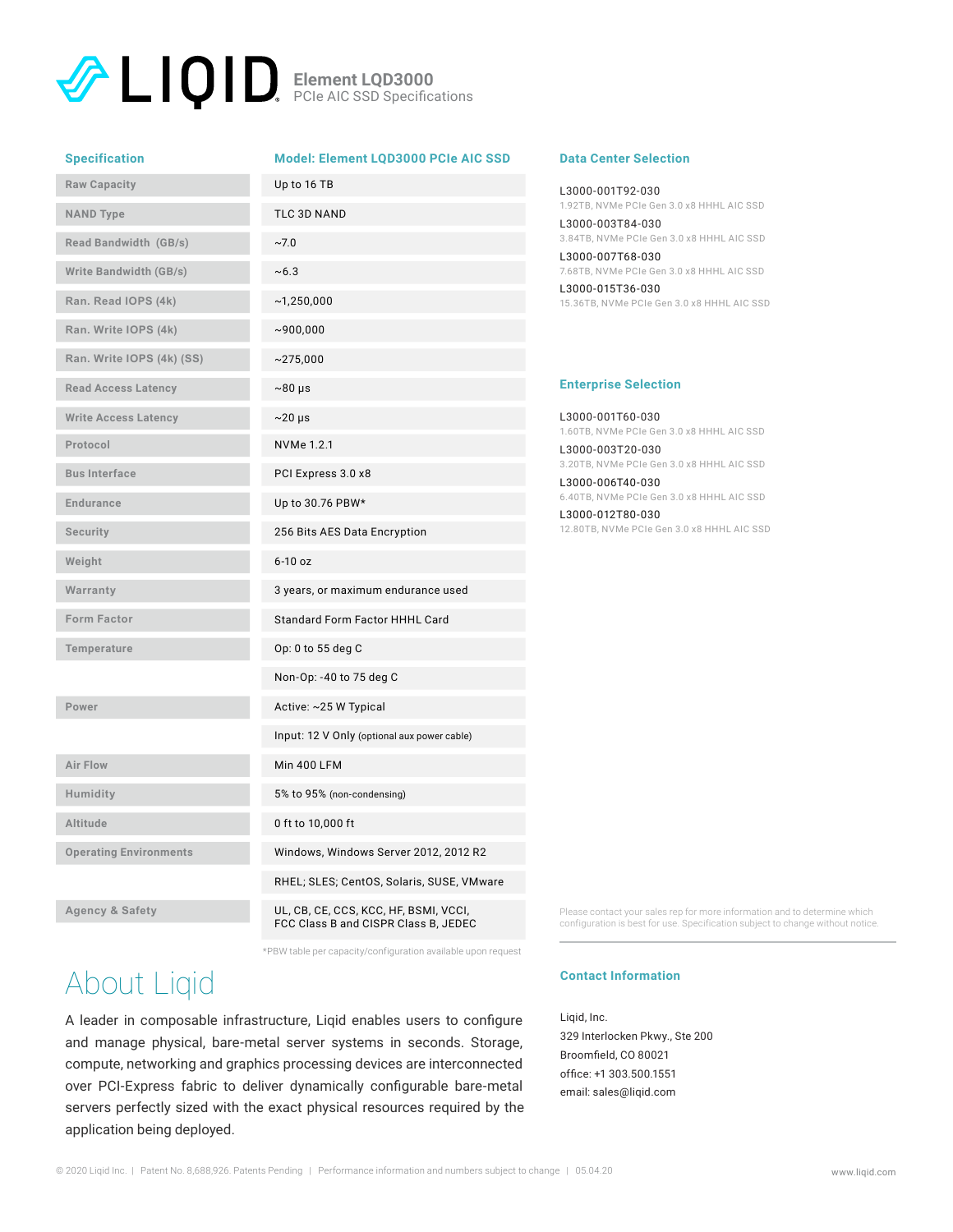## **Element LQD3900** PCIe AIC SSD Specifications





## Taking aim at DRAM

Liqid and Intel® Optane™ Techonology PCIe Add-in-Card (AIC) solid state drive (SSD) solutions combine the unparalleled high throughput, low latency, quality of service (QoS) and endurance of Intel® Optane™ Technology with Liqid's industry-leading PCIe fabric technology to deliver higher user capacity and application performance. Achieving DRAM memory-like speeds, the Liqid and Intel Optane solution suite is available in capacities of up to 1.50 TB for high-value workloads.

The collaborative design between Liqid and Intel® offers an ultra-thin, standard form factor half-height half-length (HHHL) card that works seamlessly with systems that have existing PCIe slots. A Gen 3.0 x8 PCIe interface enables high-throughput and low-latency transactions. It utilizes the latest NVMe protocol in order to deliver increased performance and efficiency from a single device. The AIC outperforms legacy architectures by delivering 1.6 M IOPS of random performance, over 7 GB/s of throughput and ultra-low transactional latency of <10 µs.

The Liqid solutions also supports Intel® Memory Drive Technology software that extends system memory transparently. Intel® Memory Drive Technology integrates the SSD into the memory subsystem and makes it appear like DRAM to the OS and applications. As a fully transparent memory solution, no changes are required to the OS or applications.

- > Ultra Fast PCIe Gen 3.0 x8 Interface
- > Performance of 1.6 M IOPS and 7 GB/s
- > High-capacity Intel® Optane™ SSD up to 1.50 TB
- > Intel® Memory Drive Technology

Software for DRAM Emulation

### **Key Features**

- High Performance Intel® Optane™ Technology
- Ultra Fast PCIe 3.0 x8 Interface
- NVMe 1.0 Protocol Supported
- High Capacity Design, up to 1.50TB
- Standard Form Factor SSD
- Low Profile HHHL Card
- Plug-n-Play Compatibility
- UEFI Boot Support
- Enterprise Grade Reliability
- Non-Volatile Storage Media
- Active Thermal Throttling
- Active Power Management
- Advanced ECC and Data Protection
- Advanced Error Recovery
- Active Telemetry Monitoring
- Low Overhead Architecture
- No Host CPU or DRAM Off Load
- RAID on Card Supported
- Intel® Memory Drive Technology Software Support for DRAM Emulation

*Intel and Intel Optane are trademarks of Intel Corporation or its subsidiaries in the U.S. and/or other countries. Intel, the Intel logo and Intel Optane are trademarks of Intel Corporation or its subsidiaries in the U.S. and/or other countries*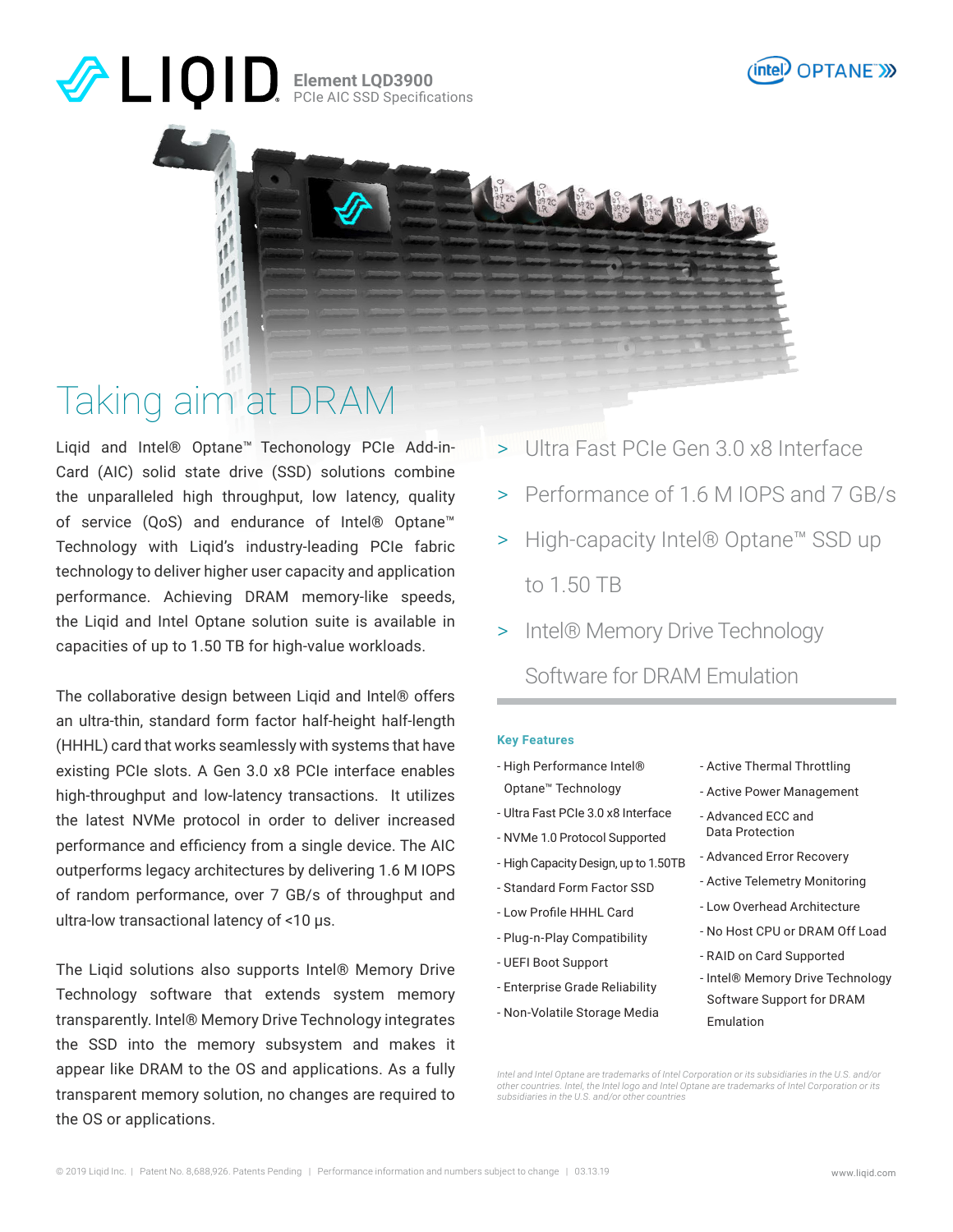### **Element LQD3900** PCIe AIC SSD Specifications



#### **Specification**

|  | <b>Model: Element LQD3900 PCIe AIC SSD</b> |  |
|--|--------------------------------------------|--|
|  |                                            |  |

| <b>Raw Capacity</b>           | Up to 1.50 TB                               |
|-------------------------------|---------------------------------------------|
| Media Type                    | Intel® Optane™ Technology                   |
| Read Bandwidth (GB/s)         | $~10^{-7}$                                  |
| <b>Write Bandwidth (GB/s)</b> | $~10^{-7}$                                  |
| Ran. Read IOPS (4k)           | ~1,600,000                                  |
| Ran. Write IOPS (4k)          | ~1,600,000                                  |
| Ran. Write IOPS (4k) (SS)     | ~1,600,000                                  |
| <b>Read Access Latency</b>    | $~10 \mu s$                                 |
| <b>Write Access Latency</b>   | $~10 \mu s$                                 |
| Protocol                      | <b>NVMe 1.0</b>                             |
| <b>Bus Interface</b>          | PCI Express 3.0 x8                          |
| <b>Endurance</b>              | Up to 164 PBW*                              |
| Security                      | 256 Bits AES Data Encryption                |
| Weight                        | $6-10$ oz                                   |
| Warranty                      | 3 years, or maximum endurance used          |
| Form Factor                   | Standard Form Factor HHHL Card              |
| Temperature                   | Op: 0 to 55 deg C                           |
|                               | Non-Op: -40 to 75 deg C                     |
| Power                         | Active: ~30 W Typical                       |
|                               | Input: 12 V Only (optional aux power cable) |
| <b>Air Flow</b>               | Min 400 LFM                                 |
| Humidity                      | 5% to 95% (non-condensing)                  |
| <b>Altitude</b>               | 0 ft to 10,000 ft                           |
| <b>Operating Environments</b> | Windows, Windows Server 2012, 2012 R2       |
|                               | RHEL; SLES; CentOS, Solaris, SUSE, VMware   |
| <b>Agency &amp; Safety</b>    | UL, CB, CE, CCS, KCC, HF, BSMI, VCCI,       |

FCC Class B and CISPR Class B, JEDEC

\*PBW table per capacity/configuration available upon request

## About Liqid

A leader in composable infrastructure, Liqid enables users to configure and manage physical, bare-metal server systems in seconds. Storage, compute, networking and graphics processing devices are interconnected over PCI-Express fabric to deliver dynamically configurable bare-metal servers perfectly sized with the exact physical resources required by the application being deployed.

#### **Selections**

Liqid and Intel® Optane™ SSD:

LQD-E1APNIA04P001T50 1.50TB, Intel® Optane™, NVMe PCIe Gen 3.0 x8 HHHL AIC SSD

LQD-E1APNIA04P800T00 800GB, Intel® Optane™, NVMe PCIe Gen 3.0 x8 HHHL AIC SSD

Liqid and Intel® Optane™ Persistent Memory:

LQD-E1APNIA04PM001T50 1.50TB, Intel® Optane™ Memory, NVMe PCIe Gen 3.0 x8 HHHL AIC SSD

LQD-E1APNIA04PM800G00 800GB, Intel® Optane™ Memory, NVMe PCIe Gen 3.0 x8 HHHL AIC SSD

Please contact your sales rep for more information and to determine which configuration is best for use. Specification subject to change without notice.

### **Contact Information**

Liqid, Inc. 329 Interlocken Pkwy., Ste 200 Broomfield, CO 80021 office: +1 303.500.1551 email: sales@liqid.com

#### **Liqid and Intel® Optane™ Technology**

Intel® Memory Drive Technology software enables the Liqid and Intel® Optane™ solutions to be fully integrated into the memory subsystem and presented transparently to the OS and applications layer as native DRAM. The technology also supports NVMe storage without DRAM emulation.



*Intel and Intel Optane are trademarks of Intel Corporation or its subsidiaries in the U.S. and/or other countries. Intel, the Intel logo and Intel Optane are trademarks of Intel Corporation or its subsidiaries in the U.S. and/or other countries*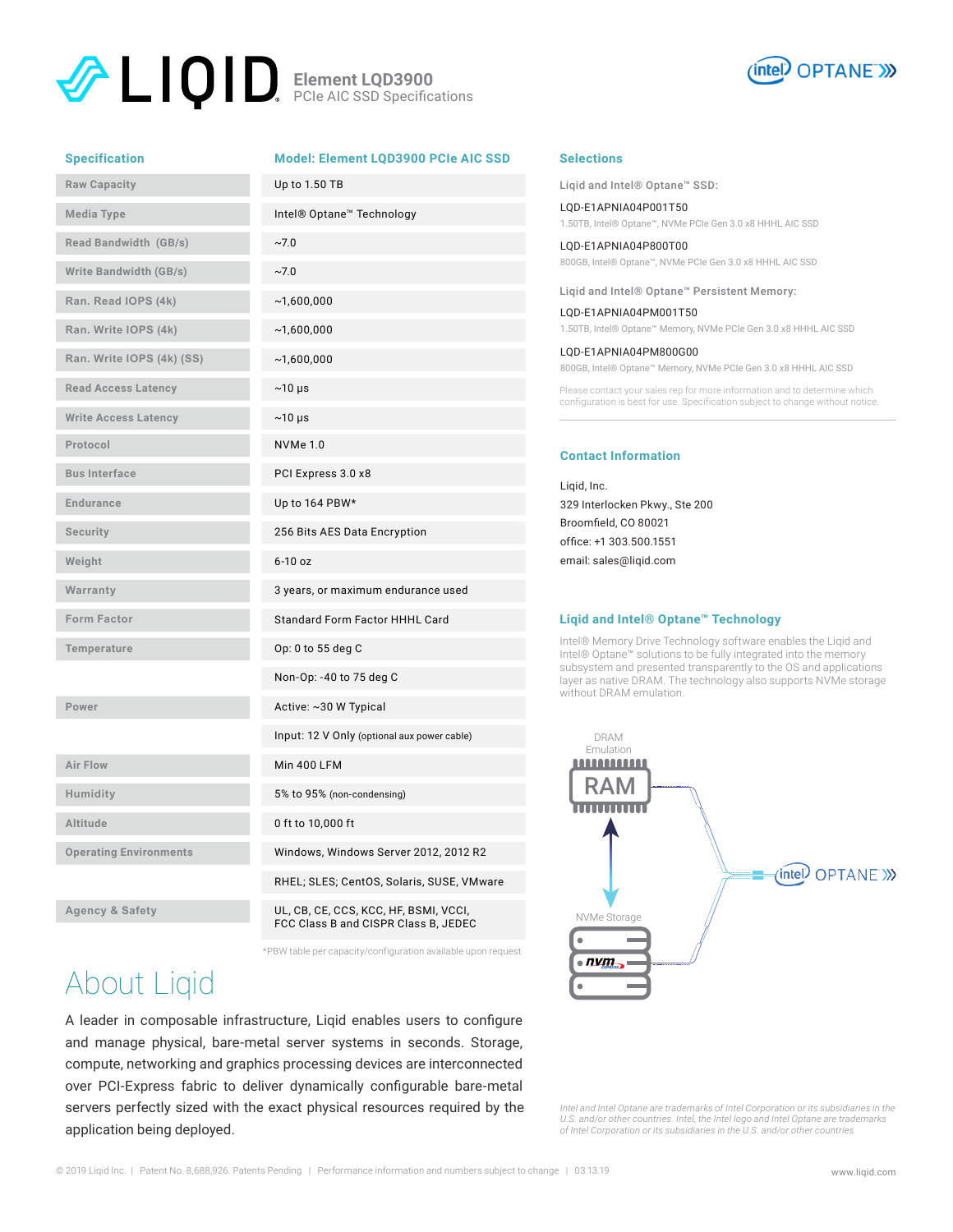## **Element LQD4500** PCIe AIC SSD Specifications



## Superior Performance

The Liqid Element LQD4500 PCIe Add-In-Card (AIC) features high storage capacity and extreme performance for mission critical and performance-demanding workloads. It is an ultra-thin, standard form factor fullheight full-length (FHFL) card that works seamlessly with systems that have existing PCIe slots. This makes the Element LQD4500 ideal for deployment in data center and enterprise applications.

The Element LQD4500 offers a Gen 4.0 x16 PCIe interface, which enables high throughput and low latency transactions and utilizes the latest NVMe protocol in order to deliver increased performance and efficiency from a single device. The LQD4500 outperforms legacy architectures by delivering up to 4 M IOPS of random performance, and over 24 GB/s of throughput, and ultralow transactional latency of 20 us.

The Element LQD4500 innovative design enables multiple drive configurations ranging from maximum performance to maximum redundancy. The LQD4500 also features enterprise-class power failure protection for increased reliability to prevent data loss and ensure uninterrupted work in case of power failure.

- > Ultra Fast PCIe Gen 4.0 x16 Interface
- > Performance of 4 M IOPS and 24 GB/s
- > High-capacity NVMe SSD, up to 32 TB
- > Enterprise-class Power Failure Protection

### **Key Features**

- High Performance PCIe SSD
- Ultra Fast PCIe 4.0 x16 Interface
- NVMe 1.3 Protocol Supported
- High Capacity Design, up to 32 TB
- Standard Form Factor SSD
- Single Width FHFL Card
- Plug-n-Play Compatibility
- UEFI Boot Support
- Enterprise Grade Reliability
- Power Loss Data Protection
- Active Thermal Throttling
- Active Power Management
- Advanced ECC and Data Protection
- Advanced Error Recovery
- Active Telemetry Monitoring
- Low Overhead Architecture
- No Host CPU or DRAM Off Load
- RAID on Card Supported Data Protection